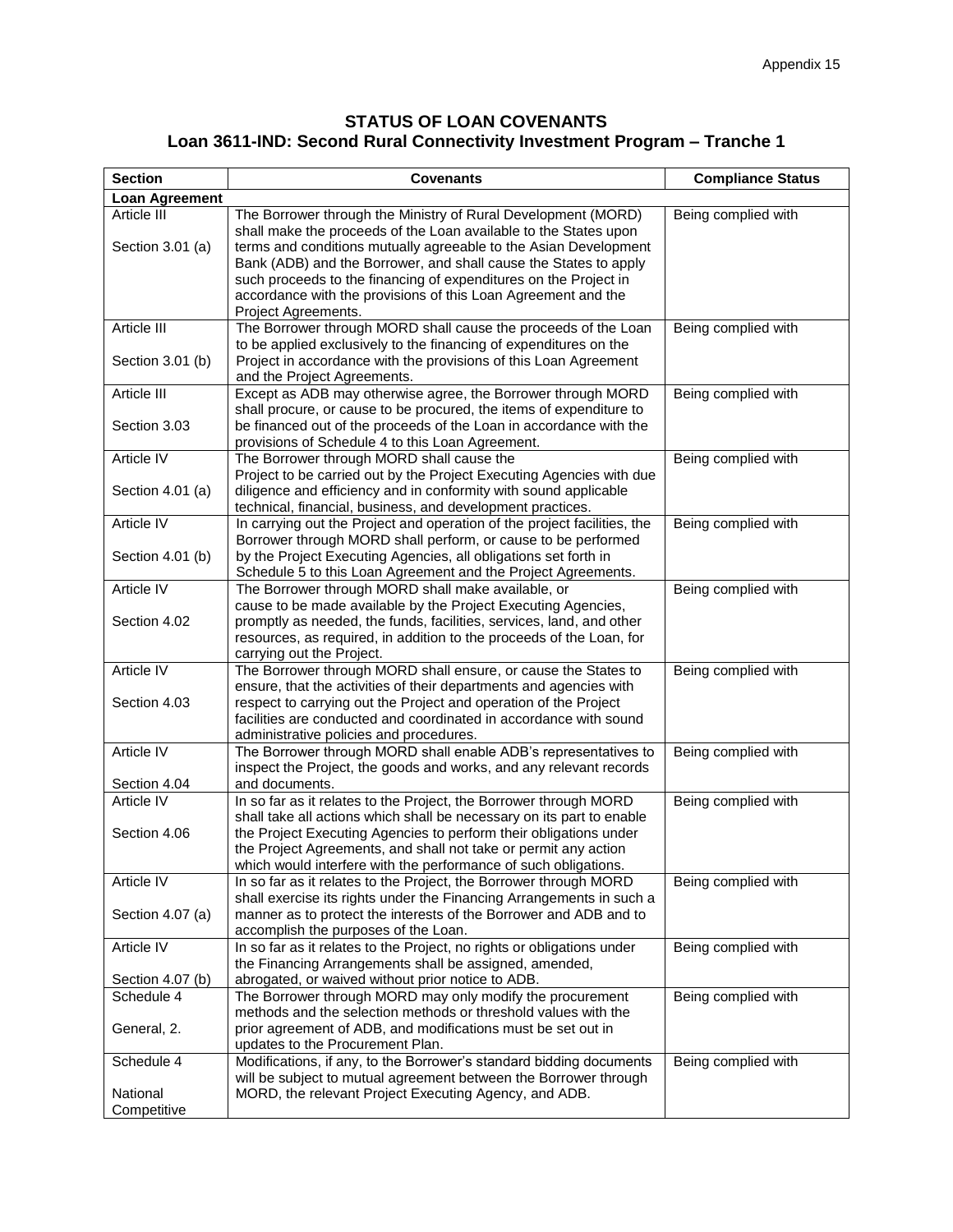| <b>Section</b>                                                              | <b>Covenants</b>                                                                                                                                                                                                                                                                                                                                                                                                                                                                                                                                                                                                                                                        | <b>Compliance Status</b>                                                                                                                                                                                                                                     |
|-----------------------------------------------------------------------------|-------------------------------------------------------------------------------------------------------------------------------------------------------------------------------------------------------------------------------------------------------------------------------------------------------------------------------------------------------------------------------------------------------------------------------------------------------------------------------------------------------------------------------------------------------------------------------------------------------------------------------------------------------------------------|--------------------------------------------------------------------------------------------------------------------------------------------------------------------------------------------------------------------------------------------------------------|
| Bidding, 5.                                                                 |                                                                                                                                                                                                                                                                                                                                                                                                                                                                                                                                                                                                                                                                         |                                                                                                                                                                                                                                                              |
| Schedule 4<br>Conditions for<br>Award of<br>Contract, 6.                    | The Borrower through MORD shall ensure, or cause the Project<br>Executing Agency to ensure, that no works under the Project which<br>involves environmental impacts is awarded until such Project<br><b>Executing Agency has</b><br>(a) obtained the final approval of (i) the initial environmental<br>examination (IEE) from ADB; and (ii) environmental clearance,<br>including the approval of the environmental assessment report,<br>from the State Environmental Impact Assessment Authority<br>(SEIAA); and<br>(b) incorporated the relevant provisions from the environmental<br>management plan (EMP) into the works contracts.                               | Being complied with<br>Works are being awarded<br>after obtaining approval of<br>the IEE and EMP from<br>ADB and necessary<br>clearance from the SEIAA,<br>as required. Relevant<br>provisions from the EMP<br>are incorporated into the<br>works contracts. |
| Schedule 4<br>Industrial or<br>Intellectual<br>Property Rights,<br>7 (a).   | The Borrower through MORD shall ensure, or cause the Project<br>Executing Agencies to ensure, that all goods and works procured<br>(including without limitation on all computer hardware, software, and<br>systems, whether separately procured or incorporated within other<br>goods and services procured) do not violate or infringe any<br>industrial property or intellectual property right or claim of any third<br>party.                                                                                                                                                                                                                                      | Being complied with                                                                                                                                                                                                                                          |
| Schedule 4<br>Industrial or<br>Intellectual<br>Property Rights,<br>7 (b).   | The Borrower through MORD shall ensure, or cause the Project<br>Executing Agencies to ensure, that all contracts for the procurement<br>of goods and works contain appropriate representations, warranties,<br>and, if appropriate, indemnities from the contractor or supplier with<br>respect to the matters referred to in subparagraph (a) of this<br>paragraph.                                                                                                                                                                                                                                                                                                    | Being complied with                                                                                                                                                                                                                                          |
| Schedule 5<br><b>Execution and</b><br>Implementation<br>Arrangements,<br>1. | The Borrower through MORD shall ensure, or cause the Project<br>Executing Agencies to ensure, that the Project is implemented in<br>accordance with the detailed arramgements set forth in the facility<br>administration manual (FAM). Any subsequent change to the FAM<br>shall become effective only after approval of such change by the<br>Borrower and ADB. In the event of any discrepancy between the<br>FAM and this Loan Agreement, the provisions of this Loan<br>Agreement shall prevail.                                                                                                                                                                   | Being complied with                                                                                                                                                                                                                                          |
| Schedule 5<br>Execution and<br>Implementation<br>Arrangements,<br>2.        | The Borrower through MORD shall ensure, or cause the Project<br>Executing Agencies to ensure, that the consultants appointed for<br>the Project have the necessary qualifications, experience, and<br>expertise to carry out the activities specified in the terms of<br>reference included in the Procurement Plan.                                                                                                                                                                                                                                                                                                                                                    | Being complied with                                                                                                                                                                                                                                          |
| Schedule 5<br>Execution and<br>Implementation<br>Arrangements,<br>3.        | The Borrower through MORD shall ensure, or cause the Project<br>Executing Agencies to ensure, that the Project Implementing<br>Agencies (a) employ sufficient staff for the duration of the Project<br>with adequate and relevant expertise in the field of project<br>management, financial management, engineering, construction<br>supervision, procurement, construction, road maintenance and<br>safety, and environmental and social safeguards implementation;<br>and (b) have the necessary office space, facilities, equipment,<br>support staff, and management information systems to carry out<br>their responsibilities in an efficient and timely manner. | Being complied with                                                                                                                                                                                                                                          |
| Schedule 5<br>Counterpart<br>Funds, 4.<br>Schedule 5                        | The Borrower shall through MORD, cause the Project Executing<br>Agencies to make available, through budgetary allocation or other<br>means, all counterpart funds required for the timely and effective<br>implementation of the Project, including funds required to mitigate<br>unforeseen environmental, resettlement, and other social impacts,<br>and to meet additional costs arising from design changes, price<br>escalations in construction cost, or other unforeseen<br>circumstances.<br>The Borrower shall through MORD, cause the Project Executing                                                                                                       | Being complied with<br>Being complied with                                                                                                                                                                                                                   |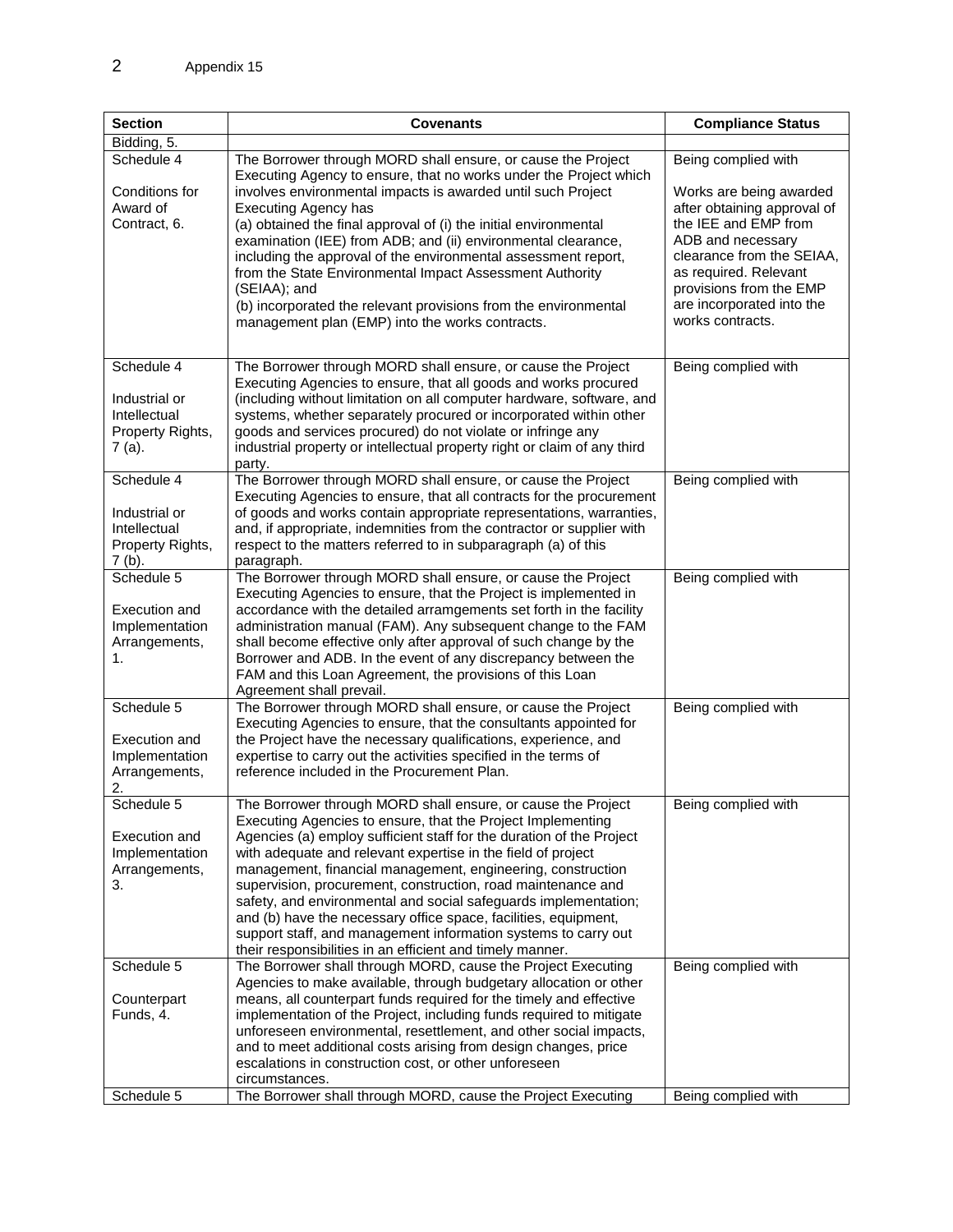| <b>Section</b>                                                                            | <b>Covenants</b>                                                                                                                                                                                                                                                                                                                                                                                                                                                                                                                                                                                                                                                                                                                                                                                                                                                                                                                                                                                                                                                                                                                                                                                                                 | <b>Compliance Status</b>                                                            |
|-------------------------------------------------------------------------------------------|----------------------------------------------------------------------------------------------------------------------------------------------------------------------------------------------------------------------------------------------------------------------------------------------------------------------------------------------------------------------------------------------------------------------------------------------------------------------------------------------------------------------------------------------------------------------------------------------------------------------------------------------------------------------------------------------------------------------------------------------------------------------------------------------------------------------------------------------------------------------------------------------------------------------------------------------------------------------------------------------------------------------------------------------------------------------------------------------------------------------------------------------------------------------------------------------------------------------------------|-------------------------------------------------------------------------------------|
| <b>Selection Criteria</b><br>and Approval<br>Process for<br>Subprojects, 5.               | Agencies to ensure, that all Subprojects are selected and approvals<br>are in accordance with the selection criteria and approval process<br>stipulated in schedule 4 of the framework financing agreement<br>(FFA).                                                                                                                                                                                                                                                                                                                                                                                                                                                                                                                                                                                                                                                                                                                                                                                                                                                                                                                                                                                                             |                                                                                     |
| Schedule 5<br><b>Selection Criteria</b><br>and Approval<br>Process for<br>Subprojects, 6. | The Borrower through MORD shall ensure, or cause the Project<br>Executing Agencies to ensure, that all documents relating to the<br>screening, selection, and processing of Subprojects are made<br>available to ADB upon request.                                                                                                                                                                                                                                                                                                                                                                                                                                                                                                                                                                                                                                                                                                                                                                                                                                                                                                                                                                                               | Being complied with                                                                 |
| Schedule 5<br>Environment, 7.                                                             | The Borrower through MORD shall ensure, or cause the Project<br>Executing Agencies to ensure, that the preparation, design,<br>construction, implementation, operation, and decommissioning of<br>the Project, each Subproject, and all facilities comply with (a)<br>applicable laws and regulations of the Borrower relating to<br>environment, health, and safety; (b) environmental safeguards; (c)<br>environmental assessment review framework (EARF); and (d) all<br>measures and requirements set forth in the respective IEE and<br>EMP, and any corrective or preventative actions set forth in the<br>Safeguards Monitoring Report.                                                                                                                                                                                                                                                                                                                                                                                                                                                                                                                                                                                   | Being complied with                                                                 |
| Schedule 5<br>Land Acquisition<br>and Involuntary<br>Resettlement, 8.                     | The Borrower through MORD shall ensure, or cause the Project<br>Executing Agencies to ensure, that the Project does not have any<br>involuntary resettlement impacts, within the meaning of ADB's<br>Safeguard Policy Statement (SPS). If the Project does have such<br>impacts, the Borrower shall take all steps required to ensure that<br>the Project complies with the applicable laws and regulations of the<br>Borrower and with the SPS.                                                                                                                                                                                                                                                                                                                                                                                                                                                                                                                                                                                                                                                                                                                                                                                 | Being complied with<br>No involuntary<br>resettlement impacts have<br>been reported |
| Schedule 5<br>Indigenous<br>Peoples, 9.                                                   | The Borrower through MORD shall ensure, or cause the Project<br>Executing Agencies to ensure, that the Project does not have any<br>indigenous peoples impacts, within the meaning of the SPS. If the<br>Project does have such impacts, the Borrower shall take all steps<br>required to ensure that the Project complies with the applicable<br>laws and regulations of the Borrower and with the SPS.                                                                                                                                                                                                                                                                                                                                                                                                                                                                                                                                                                                                                                                                                                                                                                                                                         | Being complied with<br>No indigenous peoples<br>impacts have been<br>reported       |
| Schedule 5<br>Community<br>Participation<br>Framework, 10.                                | The Borrower through MORD shall ensure, or cause the Project<br>Executing Agencies to ensure, that the requirements of each<br>community participation framework (CPF) are strictly complied with.                                                                                                                                                                                                                                                                                                                                                                                                                                                                                                                                                                                                                                                                                                                                                                                                                                                                                                                                                                                                                               | Being complied with<br>CPF are strictly complied<br>with                            |
| Schedule 5<br>Community<br>Participation<br>Framework, 11.                                | The Borrower through MORD shall ensure, or cause the Project<br>Executing Agencies to (i) ensure that the community consultation<br>process for all Subprojects is carried out in accordance with the<br>PMGSY guidelines as supplemented by the CPFs; (ii) ensure that<br>no affected person is physically displaced due to any voluntary land<br>donation; (iii) disseminate information on the process of land<br>transfer/availability, as the case may be, support/assistance<br>provisions, and grievance procedures to the project-affected<br>communities in a timely manner so that all related issues are<br>resolved before awarding any works contracts; (iv) ensure that in<br>case of voluntary land donations/transfer, these are undertaken in a<br>transparent manner and under proper documentation, in<br>accordance with procedures set out in the CPFs and reflected in<br>the FAM, and avoid any kind of coercion of forced<br>donation/transfer; (v) ensure that no landowner donates more than<br>5% of his or her land; and (vi) ensure that land made available in<br>accordance with the procedures prescribed in the PMGSY<br>guidelines are reflected in the local land records in a timely manner. | Being complied with                                                                 |
| Schedule 5<br>Human and                                                                   | The Borrower through MORD shall ensure, or cause the Project<br>Executing agencies to ensure, that all necessary budgetary and<br>human resources to fully implement the EMP and the CPF, as                                                                                                                                                                                                                                                                                                                                                                                                                                                                                                                                                                                                                                                                                                                                                                                                                                                                                                                                                                                                                                     | Being complied with                                                                 |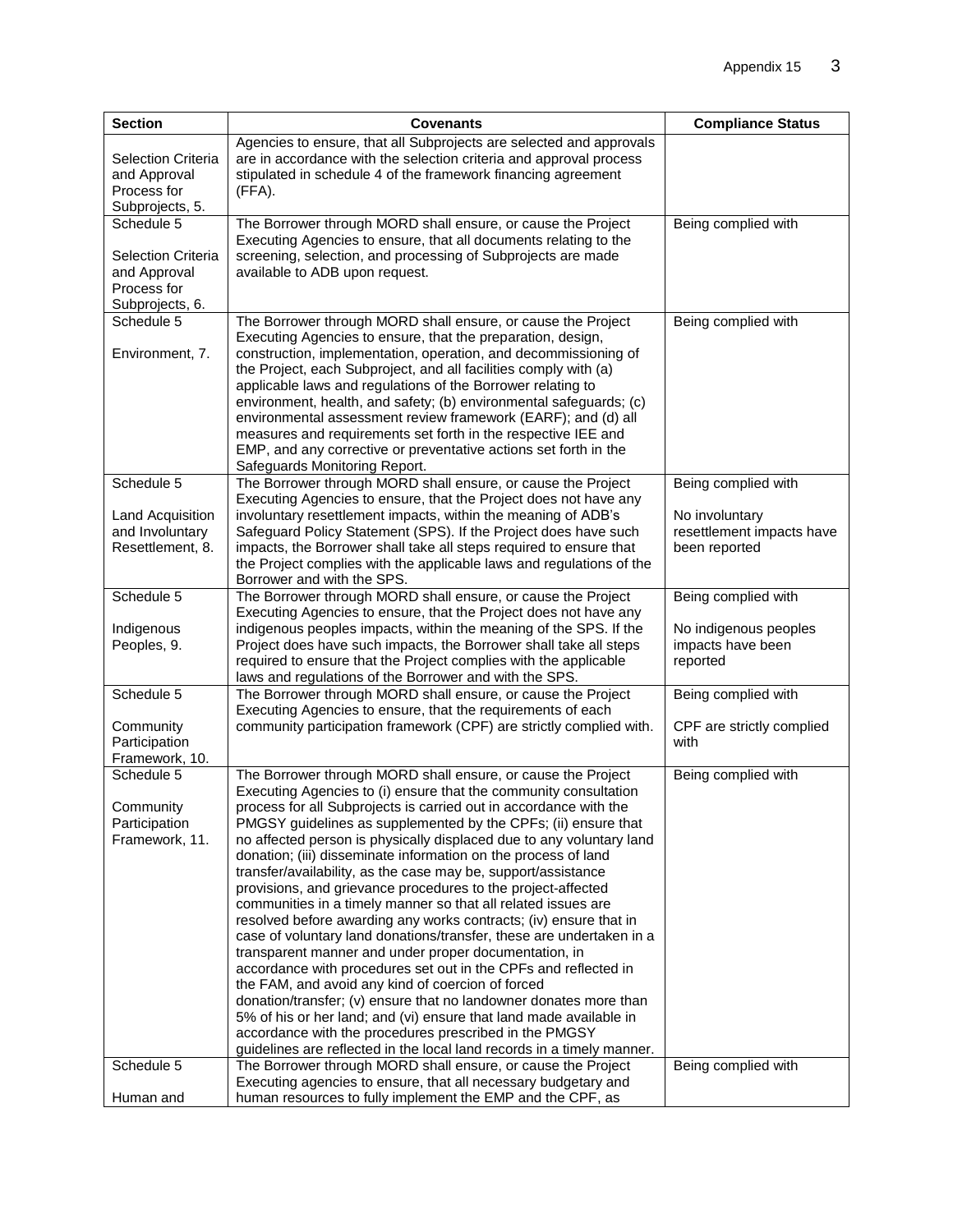| <b>Section</b>                                                                                               | <b>Covenants</b>                                                                                                                                                                                                                                                                                                                                                                                                                                                                                                                                                                                                                                                                                                                                                                                                                                                                                                                                                                                                                                                                                                                                                                                                    | <b>Compliance Status</b>                      |
|--------------------------------------------------------------------------------------------------------------|---------------------------------------------------------------------------------------------------------------------------------------------------------------------------------------------------------------------------------------------------------------------------------------------------------------------------------------------------------------------------------------------------------------------------------------------------------------------------------------------------------------------------------------------------------------------------------------------------------------------------------------------------------------------------------------------------------------------------------------------------------------------------------------------------------------------------------------------------------------------------------------------------------------------------------------------------------------------------------------------------------------------------------------------------------------------------------------------------------------------------------------------------------------------------------------------------------------------|-----------------------------------------------|
| Financial<br>Resources to<br>Implement<br>Safeguards<br>Requirements,<br>12.                                 | required, are made available.                                                                                                                                                                                                                                                                                                                                                                                                                                                                                                                                                                                                                                                                                                                                                                                                                                                                                                                                                                                                                                                                                                                                                                                       |                                               |
| Schedule 5<br>Labor<br>Standards,<br>Health and<br>Safety, 13.                                               | The Borrower through MORD shall ensure, or cause the Project<br>Executing Agencies to ensure, that works contracts under the<br>Project follow all applicable labor laws of the Borrower and the<br>States and that these further include provisions to the effect that<br>contractors (a) carry out HIV/AIDS awareness programs for labor<br>and disseminate information at worksites on risks of sexually<br>transmitted diseases and HIV/AIDS as part of health and safety<br>measures for those employed during construction; and (b) follow<br>and implement all statutory provisions on labor (including not<br>employing or using chidren as labor, equal pay for equal work),<br>health, safety, welfare, sanitation, and working conditions. Such<br>contracts shall also include clauses for termination in case of any<br>breach of the stated provisions by the contractors.                                                                                                                                                                                                                                                                                                                            | Being complied with                           |
| Schedule 5<br>Labor<br>Standards,<br>Health and<br>Safety, 14.                                               | The Borrower through MORD shall ensure, or cause the Project<br>Executing Agencies to strictly monitor, compliance with the<br>requirements set forth in paragraph 13 above and provide ADB<br>with regular reports.                                                                                                                                                                                                                                                                                                                                                                                                                                                                                                                                                                                                                                                                                                                                                                                                                                                                                                                                                                                                | Being complied with                           |
| Schedule 5<br>Gender and<br>Development,<br>15.                                                              | The Borrower through MORD shall ensure, or cause the Project<br>Executing Agencies to ensure, that (a) the gender action plan<br>(GAP) is implementated in accordance with its terms; (b) the<br>bidding documents and contracts include relevant provisions for<br>contractors to comply with the measures set forth in the GAP; (c)<br>adequate resources are allocated for implementation of the GAP;<br>and (d) progress on implementation of the GAP, including progress<br>toward achieving key gender outcomes and output targets, are<br>regularly monitored and reported to ADB.                                                                                                                                                                                                                                                                                                                                                                                                                                                                                                                                                                                                                           | Being complied with                           |
| Schedule 5<br>Safeguards-<br>Related<br>Provisions in<br>Bidding<br>Documents and<br>Works<br>Contracts, 16. | The Borrower through MORD shall ensure, or cause the Project<br>Executing Agencies to ensure, that all the biddings of contracts for<br>works contain the provisions that require contractors to<br>(a) comply with the measures and requirements relevant to the<br>contractor set forth in IEEs, EMPs, and CPFs, and any<br>corrective or preventative actions set out in a safeguards<br>monitoring report;<br>(b) make available the budget for all such environmental and<br>social measures;<br>(c) provide the Project Executing Ageny with a written notice of<br>any unanticipated environmental or social impacts that may<br>arise during construction, implementation, or operation of the<br>Project that were not considered in IEEs, EMPs, and CPFs;<br>(d) adequately record the condition of roads, agricultural land, and<br>other infrastructure prior to the start of transporting material<br>and construction;<br>(e) fully reinstate pathways, other local infrastructure, and<br>agricultural land to at least their pre-project condition upon the<br>completion of construction; and<br>assist as necessary in resolving grievances which arise during<br>(f)<br>construction activities. | Being complied with                           |
| Schedule 5                                                                                                   | The Borrower through MORD shall ensure, or cause the Project<br><b>Executing Agencies to</b>                                                                                                                                                                                                                                                                                                                                                                                                                                                                                                                                                                                                                                                                                                                                                                                                                                                                                                                                                                                                                                                                                                                        | Being complied with<br>ASMR will be submitted |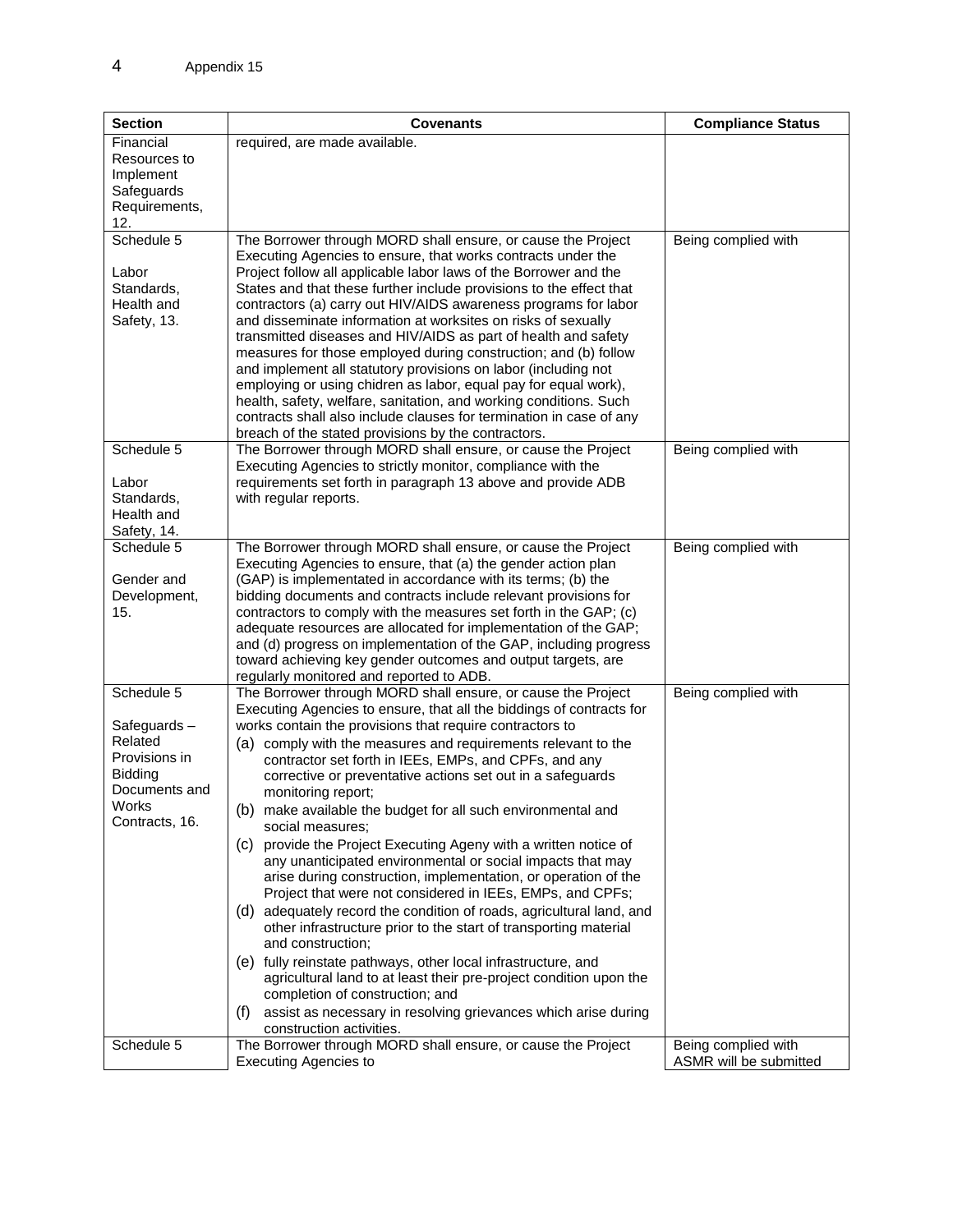| <b>Section</b>                                            | <b>Covenants</b>                                                                                                                                                                                                                                                                                                                                                                                                                                                                                                                                                                                                                                                                                                                                                                                                                                                                                                                                                                                                                                                                                                                                                                                                                                    | <b>Compliance Status</b>                                                                               |
|-----------------------------------------------------------|-----------------------------------------------------------------------------------------------------------------------------------------------------------------------------------------------------------------------------------------------------------------------------------------------------------------------------------------------------------------------------------------------------------------------------------------------------------------------------------------------------------------------------------------------------------------------------------------------------------------------------------------------------------------------------------------------------------------------------------------------------------------------------------------------------------------------------------------------------------------------------------------------------------------------------------------------------------------------------------------------------------------------------------------------------------------------------------------------------------------------------------------------------------------------------------------------------------------------------------------------------|--------------------------------------------------------------------------------------------------------|
| Safeguards<br>Monitoring and<br>Reporting, 17.            | (a) submit annual safeguards monitoring reports (ASMR) to ADB for<br>disclosure on the ADB website, and disclose relevant information<br>from such reports to affected persons promptly upon submission;                                                                                                                                                                                                                                                                                                                                                                                                                                                                                                                                                                                                                                                                                                                                                                                                                                                                                                                                                                                                                                            | and disclosed and relevant<br>information will be<br>disclosed to affected<br>persons promptly. Breach |
|                                                           | (b) if any unanticipated environmental and/or social risks and<br>impacts arise during construction, implementation, or operation of<br>the Project that were not considered in the IEEs, EMPs, or CPFs,<br>promptly inform ADB of the occurrence of such risks or impacts,<br>with detailed description of the event and proposed corrective<br>action plan; and<br>(c) report any breach of compliance with the measures and                                                                                                                                                                                                                                                                                                                                                                                                                                                                                                                                                                                                                                                                                                                                                                                                                      | of compliance, if any, will<br>be reported.                                                            |
|                                                           | requirements set forth in the EARF, IEEs, EMPs, and CPFs, which<br>should be done promptly after becoming aware of the breach.                                                                                                                                                                                                                                                                                                                                                                                                                                                                                                                                                                                                                                                                                                                                                                                                                                                                                                                                                                                                                                                                                                                      |                                                                                                        |
| Schedule 5<br>Prohibited List of<br>Investments, 18.      | The Borrower through MORD shall ensure, or cause the Project<br>Executing Agencies to ensure, that no proceeds of the Loan are<br>used to finance any activities included in the list of prohibited<br>investment activities provided in Appendix 5 of the SPS.                                                                                                                                                                                                                                                                                                                                                                                                                                                                                                                                                                                                                                                                                                                                                                                                                                                                                                                                                                                     | Being complied with                                                                                    |
| Schedule 5<br>Communications<br>and<br>Participation, 19. | The Borrower through MORD shall ensure, or cause the Project<br>Executing Agencies to ensure, that the Project is undertaken in<br>conformity with the communication strategy as agreed with ADB,<br>the Borrower, and Project Executing Agencies and referred to in the<br>FAM.                                                                                                                                                                                                                                                                                                                                                                                                                                                                                                                                                                                                                                                                                                                                                                                                                                                                                                                                                                    | Being complied with                                                                                    |
| Schedule 5<br>Procurement,<br>20.                         | The Borrower through MORD shall ensure, or cause the Project<br>Executing Agencies to ensure, the announcement of the Project<br>and business opportunities (i.e., invitation of potential bids)<br>associated with the Project in their respective websites. The<br>website shall disclose the following information in relation to works,<br>goods, and services procured for the Project and Subproject: (a)<br>the list of participating bidders; (b) the name of the selected bidder;<br>(c) the amount of the contracts awards; and (d) the works, goods,<br>and services procured. In accordance with ADB's Procurement<br>Guidelines, the published information for International Competitive<br>Bidding contracts shall also include the bid prices as read out at bid<br>opening, the reasons for rejection of unsuccessful bidders, and the<br>duration of the awarded contract.                                                                                                                                                                                                                                                                                                                                                         | Being complied with                                                                                    |
| Schedule 5<br>Governance and<br>Anticorruption,<br>21.    | The Borrower through MORD shall ensure, or cause the Project<br>Executing Agencies to ensure, compliance with ADB's<br>Anticorruption Policy (1998, as amended to date), and specifically<br>(a) ensure that anticorruption provisions acceptable to ADB, the<br>Borrower, and Project Executing Agencies are included in all<br>bidding documents and contracts financed by ADB in connection<br>with the Project, including the provisions specifying the right of ADB<br>to review and examine the records and accounts of Project<br>Executing Agencies and all contractors, suppliers, consultants, and<br>other sevices providers as they relate to the Subproject and the<br>Project and as included in the FAM; (b) allow and assist ADB's<br>representative to carry out random spot check on the works in<br>progress and utilization of funds for the Project; (c) acknowledge<br>that ADB reserves the right to investigate directly or through its<br>agent any alleged corrupt, fraudulent, collusive, or corrosive<br>practice related to the Project; and (d) cooperate with any such<br>investigation and extend all necessary assistance for the<br>satisfactory completion of such investigation, and as included in the<br>FAM. | Being complied with                                                                                    |
|                                                           | Project Agreements (Assam, Chhattisgarh, Madhya Pradesh, Odisha, West Bengal)                                                                                                                                                                                                                                                                                                                                                                                                                                                                                                                                                                                                                                                                                                                                                                                                                                                                                                                                                                                                                                                                                                                                                                       |                                                                                                        |
| Section 2.01 (a)                                          | The State shall carry out the Project with due diligence and<br>efficiency, and in conformity with sound applicable technical,<br>financial, business, and development practices.                                                                                                                                                                                                                                                                                                                                                                                                                                                                                                                                                                                                                                                                                                                                                                                                                                                                                                                                                                                                                                                                   | Being complied with                                                                                    |
| Section 2.02                                              | The State shall make available, promptly as needed, and<br>on terms and conditions mutually acceptable to ADB and the                                                                                                                                                                                                                                                                                                                                                                                                                                                                                                                                                                                                                                                                                                                                                                                                                                                                                                                                                                                                                                                                                                                               | Being complied with                                                                                    |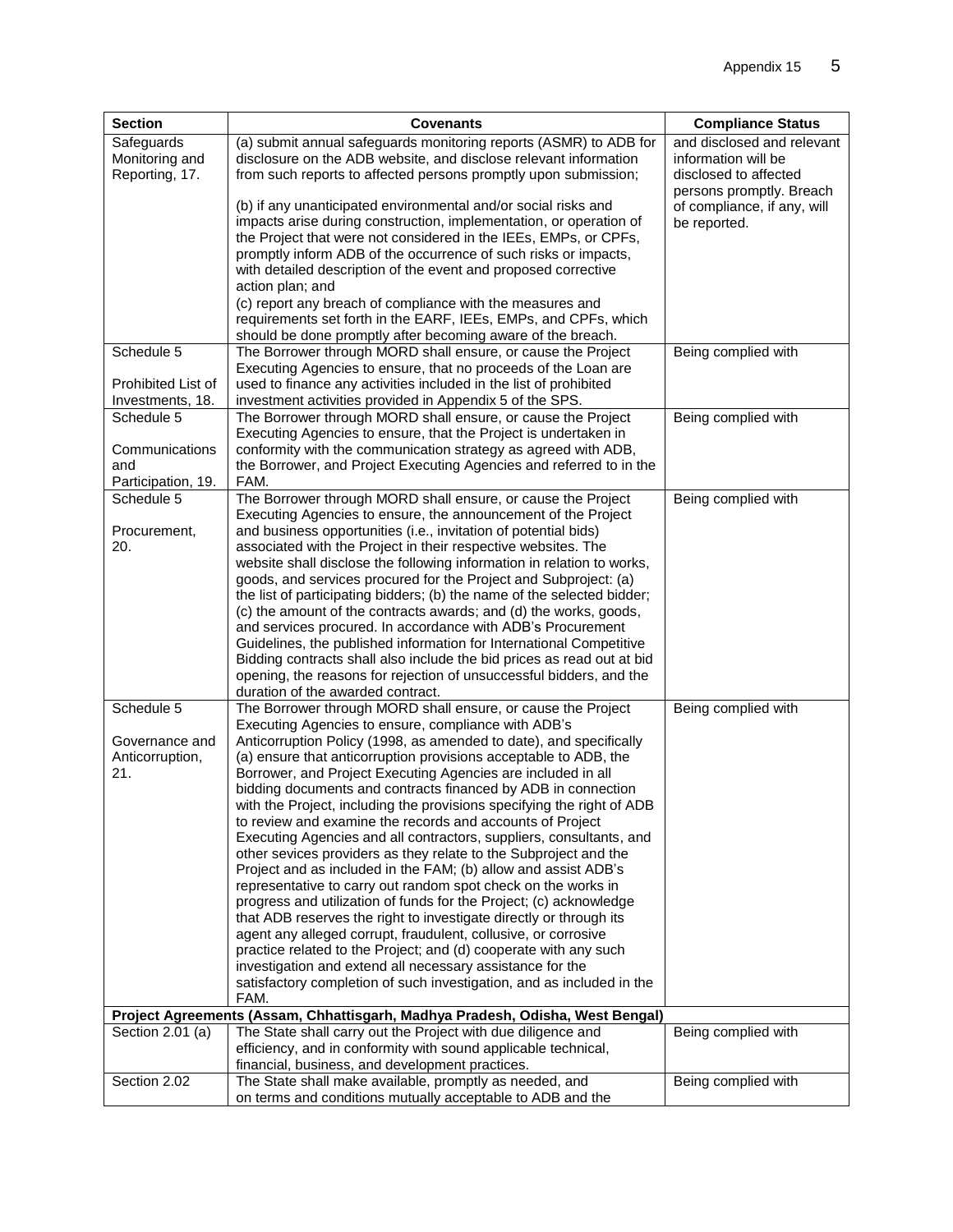| <b>Section</b>                       | <b>Covenants</b>                                                                                                                                                                                                                                                                                                                                                                                                                                                                                                                                                                          | <b>Compliance Status</b>                                          |
|--------------------------------------|-------------------------------------------------------------------------------------------------------------------------------------------------------------------------------------------------------------------------------------------------------------------------------------------------------------------------------------------------------------------------------------------------------------------------------------------------------------------------------------------------------------------------------------------------------------------------------------------|-------------------------------------------------------------------|
|                                      | Borrower, the funds, facilities, services, land, and other resources<br>as required, in addition to the proceeds of the Loan, for carrying out<br>the Project.                                                                                                                                                                                                                                                                                                                                                                                                                            |                                                                   |
| Section 2.03 (a)                     | In carrying out the Project, the State shall engage competent and                                                                                                                                                                                                                                                                                                                                                                                                                                                                                                                         | Being complied with                                               |
|                                      | qualified consultants and contractors, consistent with ADB's<br>procurement and consulting guidelines, to an extent and upon<br>terms and conditions satisfactory to ADB and the Borrower.                                                                                                                                                                                                                                                                                                                                                                                                | Procurement is ongoing in<br>all states except in<br>Chhattisgarh |
| Section 2.03 (b)                     | Except as ADB and the Borrower may otherwise agree, the State<br>shall procure all items of expenditures to be financed out of the<br>proceeds of the Loan in accordance with the provisions of Schedule<br>4 to the Loan Agreement. ADB may refuse to finance a contract<br>where any such item has not been procured under procedures<br>substantially in accordance with those agreed between the<br>Borrower and ADB or where the terms and conditions of the<br>contract are not satisfactory to ADB.                                                                                | Being complied with                                               |
| Section 2.04                         | The State shall carry out the Project in accordance with plans,<br>design standards, specifications, work schedules, and construction<br>methods mutually acceptable to ADB and the Borrower. The State<br>shall furnish, or cause to be furnished, to ADB, promptly after their<br>preparation, such plans, design standards, specifications and work<br>schedules, and any material modifications subsequently made<br>therein, in such detail as ADB shall reasonably request.                                                                                                         | Being complied with                                               |
| Section 2.05 (a)                     | The State shall take out and maintain with responsible insurers, or<br>make other arrangements satisfactory to ADB, for insurance of<br>Project facilities to such extent and against such risks and in such<br>amounts as shall be consistent with sound practice.                                                                                                                                                                                                                                                                                                                       | Being complied with                                               |
| Section 2.05 (b)                     | Without limiting the generality of the foregoing, the State<br>undertakes to insure, or cause to be insured, the goods to be<br>procured, including those imported for the Project against hazards<br>incident to the acquisition, transportation, and delivery thereof to the<br>place of use or installation, and for such insurance, any indemnity<br>shall be payable in a currency freely usable to replace or repair<br>such goods.                                                                                                                                                 | Being complied with                                               |
| Section 2.06                         | The State shall maintain, or cause to be maintained, records and<br>accounts adequate to identify the items of expenditure financed out<br>of the proceeds of the Loan, to disclose the use thereof in the<br>Project, to record the progress of the Project (including the cost<br>thereof), and to reflect, in accordance with consistently maintained<br>sound accounting principles, its operations and financial condition.                                                                                                                                                          | Being complied with                                               |
| Section 2.07 (b)                     | The State shall promptly inform ADB of any condition which<br>interferes with, or threatens to interfere with, the progress of the<br>Project, the performance of its obligations under this Project<br>Agreement or the Financing Arrangements, or the accomplishment<br>of the purposes of the Loan.                                                                                                                                                                                                                                                                                    | Being complied with                                               |
| Section 2.08 (a)<br>Section 2.08 (b) | In so far as it relates to the Project, the State shall furnish to ADB<br>through the National Rural Road Development Agency (NRRDA) all<br>such reports and information as ADB shall reasonably request<br>concerning (i) the Loan and the expenditure of the proceeds<br>thereof; (ii) the items of expenditure financed out of such proceeds;<br>(iii) the Project; (iv) the administration, operations, and financial<br>status of the State; and (v) any other matters relating to the<br>purposes of the Loan.<br>Without limiting the generality of the foregoing, the State shall | Being complied with<br>Being complied with                        |
|                                      | furnish to ADB quarterly reports on the execution of the Project and<br>on the operation and management of the Project facilities. Such<br>reports shall be submitted in such form and in such detail and within<br>such a period as ADB shall reasonably request, and shall indicate,<br>among other things, progress made and problems encountered                                                                                                                                                                                                                                      |                                                                   |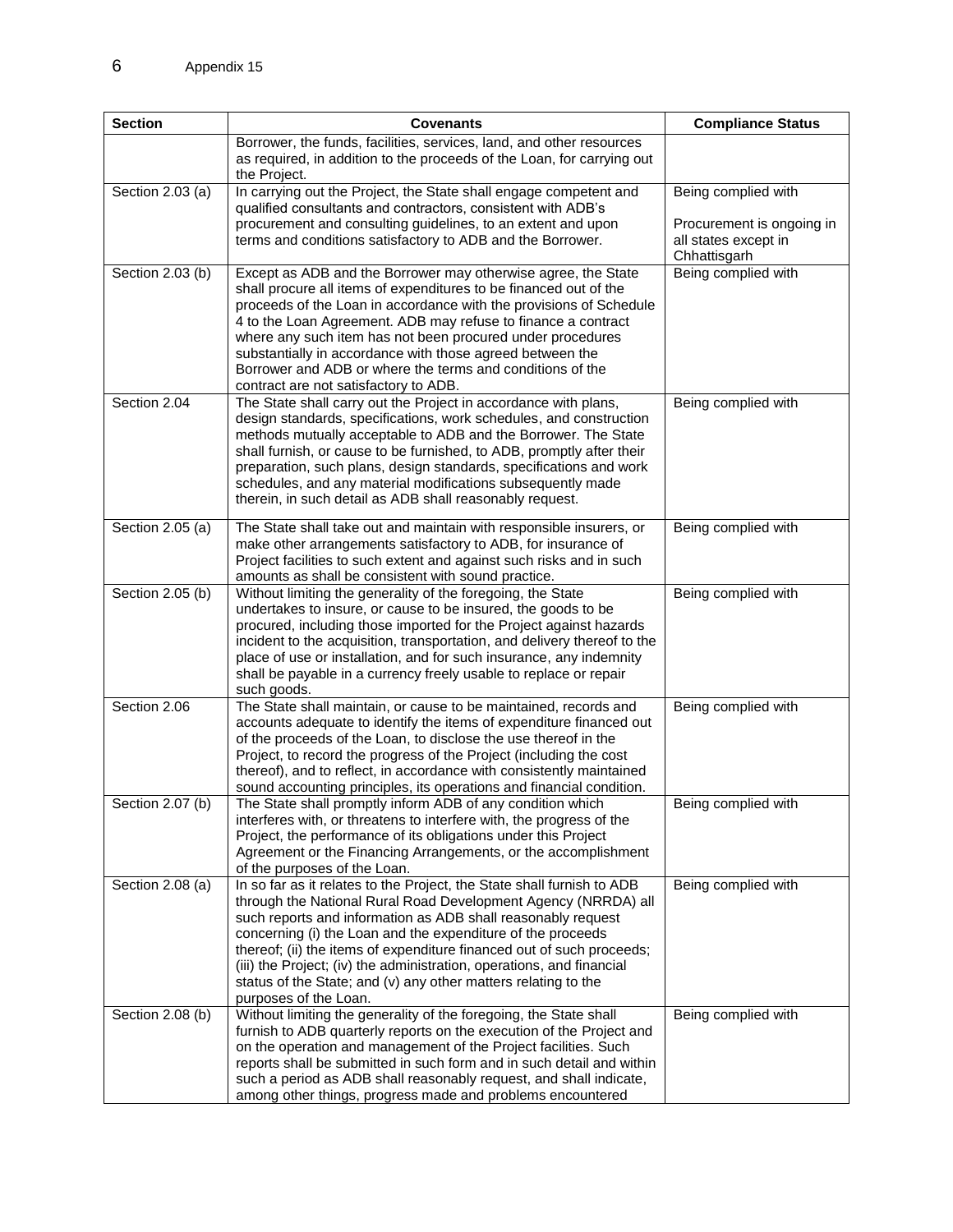| <b>Section</b>   | <b>Covenants</b>                                                                                                                                                                                                                                                                                                                                                                                                                                                                                                                                                                                                                                                                                                                                                                                                                                                                                                                                                                                                                                                                                                                                                                                                | <b>Compliance Status</b> |
|------------------|-----------------------------------------------------------------------------------------------------------------------------------------------------------------------------------------------------------------------------------------------------------------------------------------------------------------------------------------------------------------------------------------------------------------------------------------------------------------------------------------------------------------------------------------------------------------------------------------------------------------------------------------------------------------------------------------------------------------------------------------------------------------------------------------------------------------------------------------------------------------------------------------------------------------------------------------------------------------------------------------------------------------------------------------------------------------------------------------------------------------------------------------------------------------------------------------------------------------|--------------------------|
|                  | during the period under review, steps taken or proposed to be taken<br>to remedy these problems, and the proposed program of activities<br>and expected progress during the following period.                                                                                                                                                                                                                                                                                                                                                                                                                                                                                                                                                                                                                                                                                                                                                                                                                                                                                                                                                                                                                   |                          |
| Section 2.08 (c) | Promptly after physical completion of the Project, but in any event<br>not later than 3 months thereafter or such later date as ADB may<br>agree for this purpose, the State shall prepare and furnish to ADB a<br>report, in such form and in such detail as ADB shall reasonably<br>request, on the execution and initial operation of the Project,<br>including its cost, the performance by the State of its obligations<br>under this Project Agreement, and the accomplishment of the<br>purposes of the Loan.                                                                                                                                                                                                                                                                                                                                                                                                                                                                                                                                                                                                                                                                                            | Being complied with      |
| Section 2.09 (a) | The State shall (i) maintain separate accounts and records for the<br>Project; (ii) prepare annual financial statements for the Project in<br>accordance with financial reporting standards prevalent in the<br>country; (iii) have such financial statements audited annually by<br>independent auditors whose qualifications, experience, and terms<br>of reference are acceptable to ADB, in accordance with auditing<br>standards acceptable to ADB; (iv) as part of each such audit, have<br>the auditors prepare a report, which includes the auditors'<br>opinion(s) on the financial statements, use of the Loan proceeds<br>and use of statement of expenditures, and a management letter<br>(which sets out the deficiencies in the internal control of the Project<br>that were identified in the course of the audit, if any); and (v) furnish<br>to ADB, no later than 6 months after the close of the fiscal year to<br>which they relate, copies of such audited financial statements, audit<br>report, and management letter, all in the English language, and<br>such other information concerning these documents and the audit<br>thereof as ADB shall from time to time reasonably request. | Being complied with      |
| Section 2.09 (c) | The State shall enable ADB, upon ADB's request, to discuss the<br>financial statements for the Project and its financial affairs where<br>they relate to the Project with the auditors appointed by the State<br>pursuant to subsection (a)(iii) hereinabove, and shall authorize and<br>require any representative of such auditors to participate in any<br>such discussions requested by ADB. This is provided that such<br>discussions shall be conducted only in the presence of an<br>authorized officer of the State, unless the State shall otherwise<br>agree.                                                                                                                                                                                                                                                                                                                                                                                                                                                                                                                                                                                                                                         | Being complied with      |
| Section 2.10     | In so far as it relates to the Project, the State shall enable ADB's<br>representatives to inspect the Project, the goods and works, and<br>any relevant records and documents.                                                                                                                                                                                                                                                                                                                                                                                                                                                                                                                                                                                                                                                                                                                                                                                                                                                                                                                                                                                                                                 | Being complied with      |
| Section 2.11 (a) | The State shall, promptly as required, take all action within its<br>powers to maintain its status, to carry on its operations, and to<br>acquire, maintain and renew all rights, properties, powers,<br>privileges and franchises, which are necessary in carrying out the<br>Project or in the conduct of its operations.                                                                                                                                                                                                                                                                                                                                                                                                                                                                                                                                                                                                                                                                                                                                                                                                                                                                                     | Being complied with      |
| Section 2.11 (b) | In so far as it relates to the Project, the State shall at all times<br>conduct its operations in accordance with sound applicable<br>technical, financial, business, development, and operational<br>practices, and under the supervision of competent and experienced<br>management and personnel.                                                                                                                                                                                                                                                                                                                                                                                                                                                                                                                                                                                                                                                                                                                                                                                                                                                                                                            | Being complied with      |
| Section 2.11 (c) | In so far as it relates to the Project, the State shall at all times<br>operate and maintain its respective plants, equipment, and other<br>property, and from time to time, promptly as needed, make all<br>necessary repairs and renewals thereof, all in accordance with<br>sound applicable technical, financial, business, development,<br>operational, and maintenance practices.                                                                                                                                                                                                                                                                                                                                                                                                                                                                                                                                                                                                                                                                                                                                                                                                                         | Being complied with      |
| Section 2.12     | Except as ADB may otherwise agree, the State shall not sell, lease,<br>or otherwise dispose of any of its assets which shall be required for<br>efficiently carrying out its operations or the disposal of which may<br>prejudice their ability to perform satisfactorily any of its obligations                                                                                                                                                                                                                                                                                                                                                                                                                                                                                                                                                                                                                                                                                                                                                                                                                                                                                                                | Being complied with      |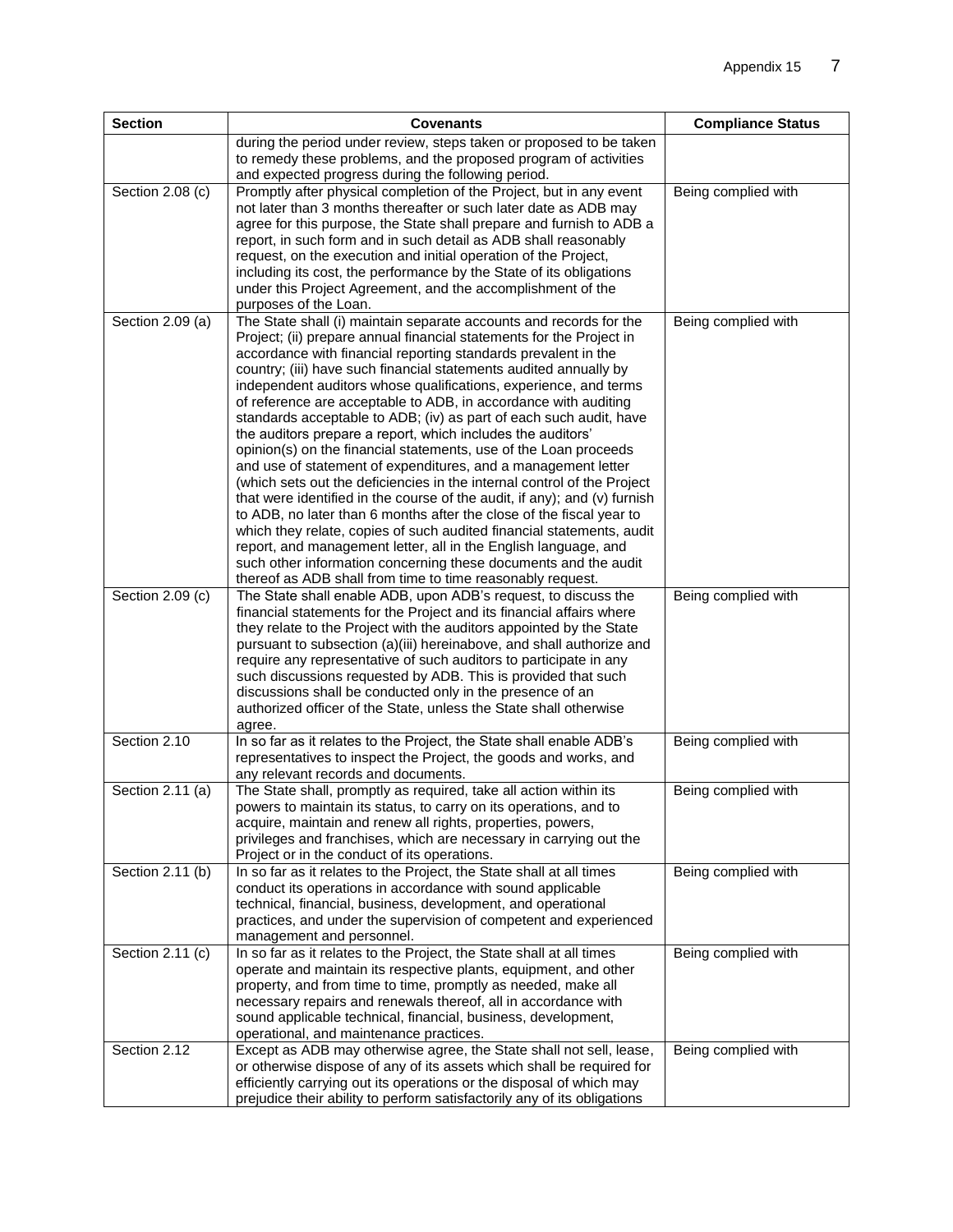| <b>Section</b>                       | Covenants                                                                                                                                  | <b>Compliance Status</b> |
|--------------------------------------|--------------------------------------------------------------------------------------------------------------------------------------------|--------------------------|
|                                      | under this Project Agreement.                                                                                                              |                          |
| Section 2.13                         | Except as ADB may otherwise agree, the State shall                                                                                         | Being complied with      |
|                                      | apply the proceeds of the Loan to the financing of expenditures on<br>the Project in accordance with the provisions of the Loan            |                          |
|                                      | Agreement and this Project Agreement, and shall ensure that all                                                                            |                          |
|                                      | items of expenditures financed out of such proceeds are used                                                                               |                          |
|                                      | exclusively in carrying out the Project.                                                                                                   |                          |
| Section 2.14                         | Except as ADB may otherwise agree, the State shall duly perform                                                                            | Being complied with      |
|                                      | all its obligations under the Financing Arrangements, and shall not<br>take, or concur in, any action which would have the effect of       |                          |
|                                      | assigning, amending, abrogating, or waiving any rights or                                                                                  |                          |
|                                      | obligations of the parties under the Financing Arrangements.                                                                               |                          |
| Section 2.15                         | The State shall promptly notify ADB of any proposal to                                                                                     | Being complied with      |
|                                      | amend, suspend, or repeal any provision of its constitutional                                                                              |                          |
|                                      | documents, which, if implemented, could adversely affect carrying<br>out the Project or the operation of the Project facilities. The State |                          |
|                                      | shall afford ADB an adequate opportunity to comment on such                                                                                |                          |
|                                      | proposal in taking any affirmative action thereon.                                                                                         |                          |
| <b>Framework Financing Agreement</b> |                                                                                                                                            |                          |
| Schedule 5                           | India will ensure that all the requirements prescribed in this<br>Schedule, and in the following safeguard frameworks and plans,           | Being complied with      |
| Safeguard                            | which have been prepared with respect to the Facility and the first                                                                        |                          |
| Frameworks, 1                        | tranche and of which ADB has been provided full copies, and which                                                                          |                          |
|                                      | are deemed incorporated herein by reference, are complied with                                                                             |                          |
|                                      | during the processing and implementation of the Subprojects under                                                                          |                          |
|                                      | the Facility:<br>(i) Environmental Assessment and Review Framework (EARF) of                                                               |                          |
|                                      | 25 August 2017;                                                                                                                            |                          |
|                                      | (ii) Community Participation Frameworks (CPFs) for each State of                                                                           |                          |
|                                      | 25 August 2017;                                                                                                                            |                          |
|                                      | (iii) Subproject-specific Community Participation Plans (CPPs) for<br>Tranche-I roads:                                                     |                          |
|                                      | (iv) Initial Environmental Examination (IEE) dated 25 August 2017;                                                                         |                          |
|                                      | and                                                                                                                                        |                          |
|                                      | (v) Subproject-specific EMPs for Tranche-I roads.                                                                                          |                          |
| Schedule 5                           | Prior to the preparation of each periodic financing request (PFR),<br>the applicability and relevance of each safeguard framework will be  | Being complied with      |
| Safeguard                            | reviewed and updated as needed to ensure relevance and                                                                                     |                          |
| Frameworks, 3                        | consistency with applicable country legal frameworks and ADB's                                                                             |                          |
|                                      | Safeguard Policy Statement, as amended from time to time.                                                                                  |                          |
| Schedule 5                           | In all cases, for each new PFR preparation, India will review<br>ongoing Subprojects under the Facility to check on the status of          | Being complied with      |
| Safeguard                            | compliance with the social and environmental safeguard plans and                                                                           |                          |
| Frameworks, 4                        | frameworks, and submit the review reports to ADB, together with                                                                            |                          |
|                                      | other required safeguard documents relevant to the Subprojects                                                                             |                          |
|                                      | included in the tranche being processed. In any case, if major<br>noncompliance is discovered in the course of the review of ongoing       |                          |
|                                      | Subprojects, a corrective action plan will be prepared and submitted                                                                       |                          |
|                                      | to ADB.                                                                                                                                    |                          |
| Schedule 6                           | India will ensure, or cause each Project Executing Agency to                                                                               | Being complied with      |
| Implementation                       | ensure, that each Project under the Investment Program is<br>implemented in accordance with the detailed arrangements set forth            |                          |
| Arrangments, 1                       | in the FAM. Any subsequent change to the FAM shall become                                                                                  |                          |
|                                      | effective only after approval of such change by India and ADB. In                                                                          |                          |
|                                      | the event of any discrepancy between the FAM and any Project-                                                                              |                          |
|                                      | specific Loan Agreement, the provisions of the Loan Agreement                                                                              |                          |
| Schedule 6                           | shall prevail.<br>India will, or cause the Project Executing Agencies to, provide the                                                      | Being complied with      |
|                                      | necessary counterpart staff, land, facilities, and counterpart funding                                                                     |                          |
| Counterpart                          | required for timely and effective implementation of the Investment                                                                         |                          |